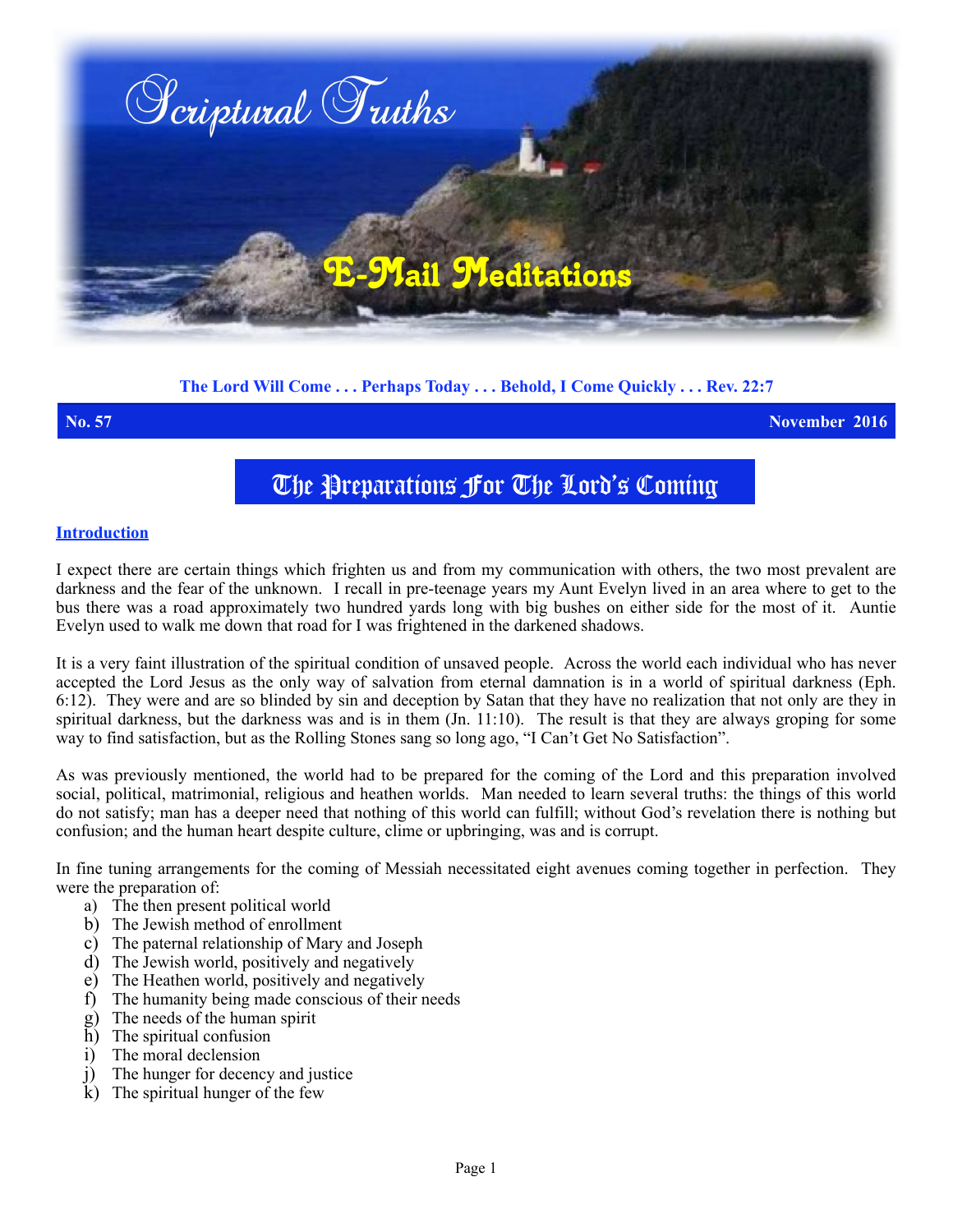# **The Preparations**

#### 1) **Preparations on the then present political level**

a) There was a decree given by Caesar Augustus several years earlier, but the determination by Rome meant nothing to God for the Baby will be born, "when the fulness of the time was come" (Gal. 4:4). Consequently, the fulfilling of the decree was delayed for some time.

### 2) **Preparations by the Jewish method of enrollment**.

a) According to the Jewish ordering of things the enrollment had to be made in the ancestral city. However, behind this was the decreed prophecy given by God, "But thou, Bethlehem Ephratah, though thou be little among the thousands of Judah, yet out of thee shall he come forth unto me that is to be ruler in Israel; whose goings forth have been from of old, from everlasting" (Mic. 5:2). God had determined where the child was to be born and used the Jewish method of enrollment to accomplish His purpose.

### 3) **Preparations through the paternal level of Mary and Joseph**

- a) Herein lies, to humans, what would seem a major difficulty. Even if a mother was of the seed of David the right of kingship did not transmit to her, it could only come through the man. However, while Joseph was of the seed of David, God had put a curse on Jehoiakim. That evil king had burned the scroll sent to him by Jeremiah and God decreed that no son of his would sit on the throne. Joseph was of the line of Jehoiakim (Lk. 1:32) so no child of his could ever sit on the throne of Israel. It was impossible for a natural born child of Jehoiakim to be king, and so it seemed that all had come to a dead end.
- b) The answer was through the uniting of Mary and Joseph as espoused, but as yet unmarried, so that they were legally viewed as husband and wife and the child conceived by a supernatural means. Mary was a descendent of Nathan and no curse was put on that genealogy. Therefore, with Joseph being the husband of Mary, the legal line went to the Lord. Because the baby was conceived by an act of the Holy Spirit, God's will was accomplished for it meant the Lord had a legal claim to the throne and maintained the integrity of the curse God had pronounced upon Jehoiakim.

#### 4) **Preparation from the Jewish world**

- a) Positively
	- i) This was done through the dispersion of the Jewish people who, in each settlement, built synagogues. They held faith in the singularity of God, maintained a religious consciousness, maintained religious worship and a fervency for the scriptures. Because of the universal language of Greek they translated the scriptures into Greek.
- b) Negatively
	- i) This is shown in two ways, relative to the inadequacy of the religious system and the weakness of man to keep the law.
	- ii) The inadequacy of the religious sacrificial system
		- 1. Those sacrifices gave God no pleasure (Heb. 10:6, 8) for they could never remove the burden of a guilty conscience, take away sins, permit man to come to God, nor give the power of new life to the offerer. The animals and birds offered in the sacrifices never knew that which they were doing. They provided a covering but never a perfect cleansing, and could never satisfy the claims of the Holy God.
- c) The weakness of man to keep the law
	- i) The law could never deal with the subject of man's sinful nature nor permit all men at any time to come to God. It was a system which knew nothing of pity for failure of the law demanded one hundred percent perfection all the time. No matter how man might try or reset his devotions, he would fail for the law allowed nothing of failure.
- d) The failure of Judaism was that it was characterized by:
	- i) Legalistic formalism as seen in the Pharisees, but there was no life in it
	- ii) Pessimistic skepticism as seen in the Sadducees, but there was no life in it
	- iii) Spiritual mysticism as seen in the Essenes but there was no life in it
- e) In the final analysis the Jewish religion (before the Lord came), although God given, left:
	- i) Unanswered questions such as, "What of the cry of Abel's blood" (Gen. 4:10). Was it ever avenged? What about the cries of Job, "Oh that I knew where I might find Him!" (Job 23:3), and, "Neither is there any daysman betwixt us, that might lay his hand upon us both" (Job 9:33).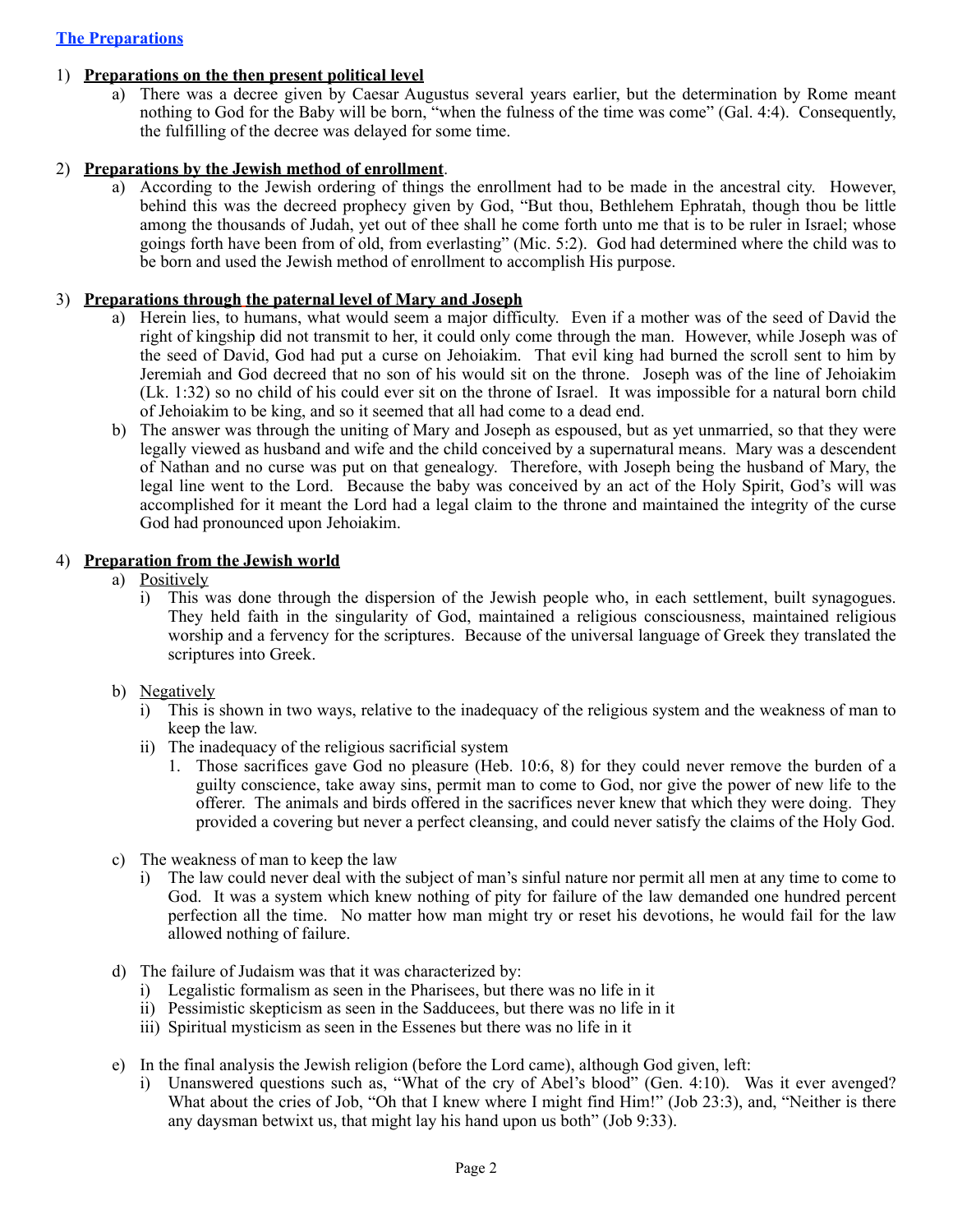- ii) Unfulfilled prophecies such as: The seed of the woman would bruise Satan's head (Gen. 3:15); a prophet like Moses (Deut. 18:15); "Behold my servant shall deal prudently" (Isa. 52:13); "Behold, thy King cometh unto thee . . . lowly, and riding upon a donkey" (Zech. 9:9)
- iii) Pointless ceremonies such as:
	- 1. What was the value of the Burnt offering (Lev. 1:3-17) if it was an end itself?
	- 2. What was the value of the great day of Atonement? (Lev. 23:27)
	- 3. What was the value of the Year of Jubilee? (Lev. 25:33)
	- 4. What was the benefit of the Red Heifer? (Num. 19:2)
	- 5. What about the garments of the priest and all the ceremony? (Ex. 28:4)
- iv) Unachieved purposes relative to the people such as, what about the promise of God to Abraham to give him the land? (Gen. 12:7)

# 5) **The Preparation by the moral declension**

a) The ancient world was no different from today in its moral corruption. Sexual perversity and the open displays of corruption was accepted. One has only to read the history of some of the emperors, such as Caligula, to discover the treachery and deception of the aristocracy and the little value there was on human life. It was counted as dispensable in the blood baths of the arenas. There was virtually no justice in any court and a man lived or died by the pointing of the emperor's thumb. In the lowest level there was pleasure and excitement to the full, but it was a world of spiritual night and eternal darkness.

# 6) **The Preparation by the spiritual hunger of the few**

a) Despite the accepted normality of corruption, there were those ancient Jews who still believed God and His promise of a coming Messiah. I imagine that so often they would awaken thinking, perhaps today. As time passed with days turning into weeks, and weeks to years, and years to long centuries, and seemingly nothing was happening. Life was so discouraging especially as persecution increased and Jewish people were slaughtered by the thousands. Despite all this, some like Anna (Lk. 2:36, 37) and Simeon (Lk. 2:25) looked for and longed for the coming Messiah.

# 7) **The preparation by the emptiness of the heathen world**

- a) There had been four great world powers which contributed in their own way to the preparing of the heathen world for the coming of Messiah. They were Egypt, Babylon, Greece and Rome. Each contributed something positive, but each had a major negative.
- b) The first great world power was Egypt, and as such, it gave the world a higher education. At Alexandria there was a magnificent library. In the scientific world we still stand amazed at the brilliance of their embalming process and in their building of the pyramids and obelisks. It was a magnificent world but it could not provide inward peace with God, a conscience cleared from the guilt of sin, the assurance of life after death, and nothing could give peace or satisfaction.
- c) Following Egypt was Babylon, and what contributions admitted to society. It was a magnificent place to live with the greatest of the fine arts and music, containing one of the ancient seven wonders of the world, the hanging Gardens, the structure of the city was perfect with its glazed tile buildings and arches. However, just like Egypt, they could not provide peace with God, a conscience clear from guilt, the assurance of life after death, and no matter how hard man tried he could not find peace or satisfaction.
- d) After Babylon became Greece, and I suppose of all the ancient world, this is the place I think I would have found most enthralling. Greece was also rich in it's culture having some of the greatest thinking minds the world has ever known, men like Socrates, and its poetry. From them we got the original Olympic Games where there was demonstrated the excellence of the human body, both male and female. But again, just like Egypt and Babylon, it could never provide inward peace or satisfaction.
- e) Finally, there was Rome and their contribution to the preparation for the coming of Messiah and the spreading of the gospel message can hardly be calculated. Because of the universal peace it provided and the enormity of its conquests, there was freedom for travel throughout the empire. This meant that whenever the gospel was being preached in those early days, men like Paul were able to travel without any fear or hindrance. There was great prestige in being a Roman but there was a dark and cruel side of the fierce fighting and bloodshed in the arenas. Despite all its prestige, par excellencies of laws, etc., again like the previous world powers it could not give peace or satisfaction.

# 8) **The Preparation by the spiritual confusion**

a) Spiritually distorted and confused teachings ruled the ancient world. Which god was right? Was one better than the other? Are there certain god's for certain areas of life? The ancient city of Ephesus had the major Goddess, namely Diana; the city of Athens is reputed to have had 30,000 gods and goddesses; Rome had thousands of gods such as Isis and Adonis. Because there was no moral absolutes, man lived like animals and